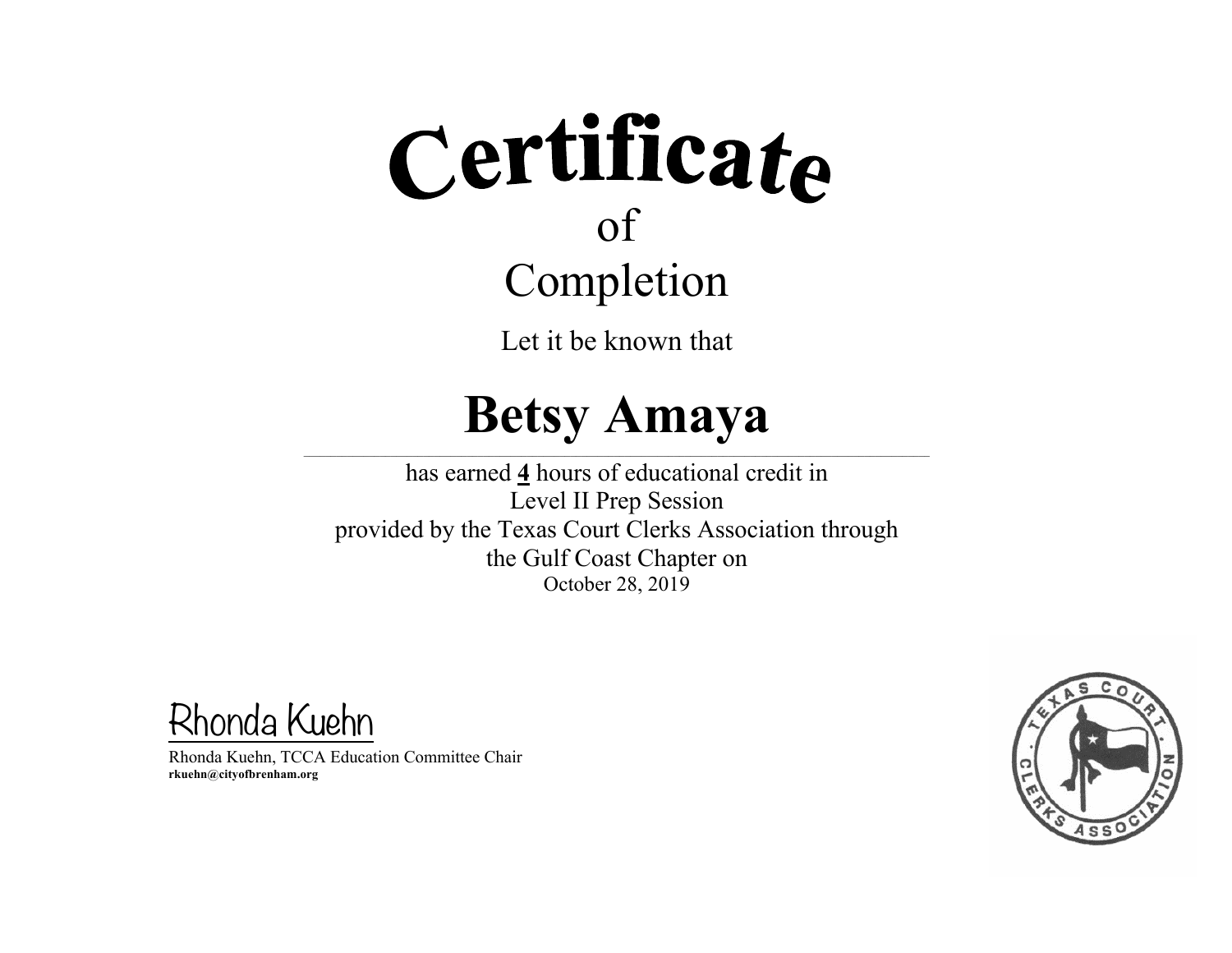Let it be known that

#### **Cori Delgado**  $\mathcal{L} = \{ \mathcal{L} = \{ \mathcal{L} = \{ \mathcal{L} = \{ \mathcal{L} = \{ \mathcal{L} = \{ \mathcal{L} = \{ \mathcal{L} = \{ \mathcal{L} = \{ \mathcal{L} = \{ \mathcal{L} = \{ \mathcal{L} = \{ \mathcal{L} = \{ \mathcal{L} = \{ \mathcal{L} = \{ \mathcal{L} = \{ \mathcal{L} = \{ \mathcal{L} = \{ \mathcal{L} = \{ \mathcal{L} = \{ \mathcal{L} = \{ \mathcal{L} = \{ \mathcal{L} = \{ \mathcal{L} = \{ \mathcal{$

has earned **4** hours of educational credit in Level II Prep Session provided by the Texas Court Clerks Association through the Gulf Coast Chapter on October 28, 2019

Rhonda Kuehn

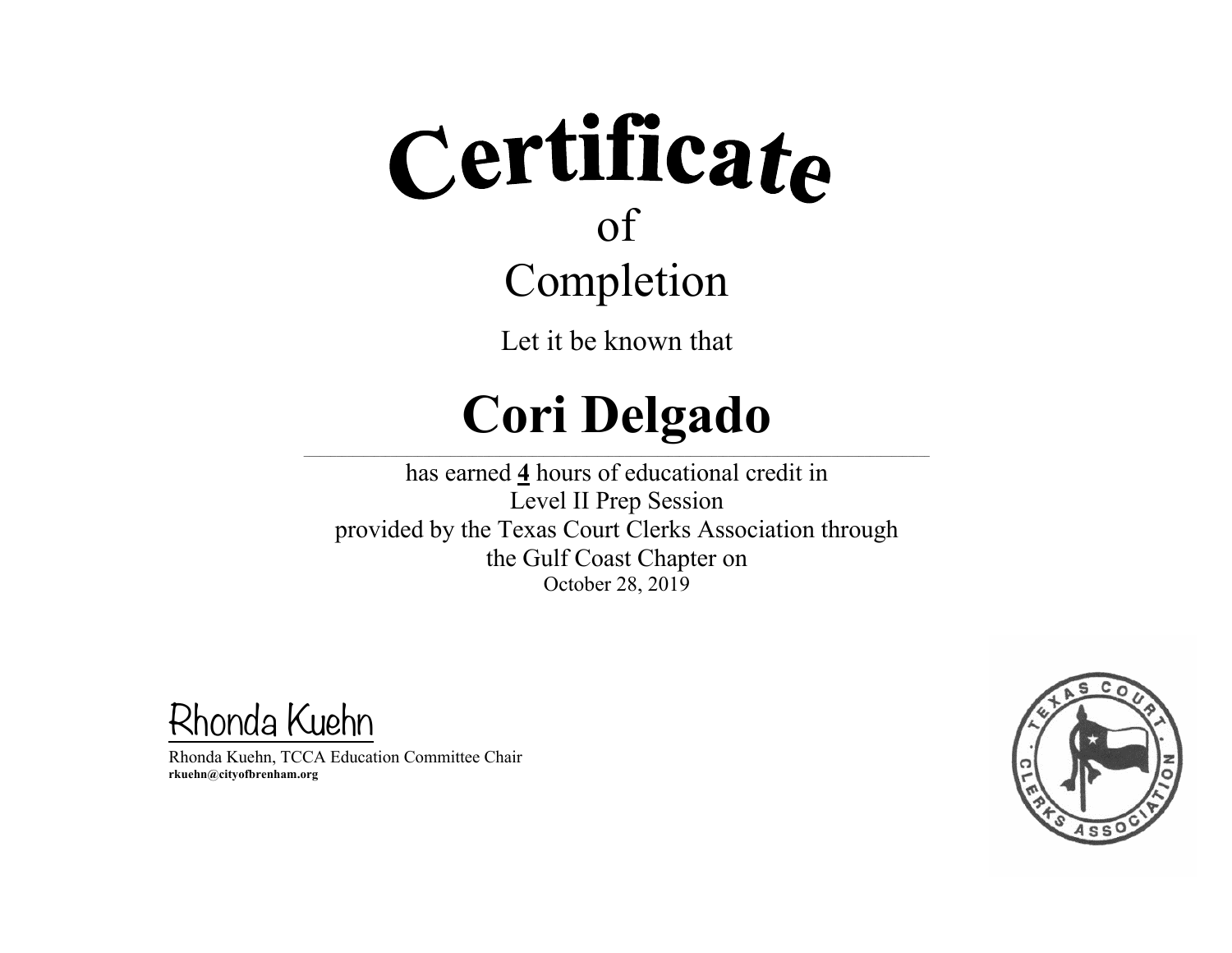Let it be known that

#### **Chelby Handy**  $\mathcal{L} = \{ \mathcal{L} = \{ \mathcal{L} = \{ \mathcal{L} = \{ \mathcal{L} = \{ \mathcal{L} = \{ \mathcal{L} = \{ \mathcal{L} = \{ \mathcal{L} = \{ \mathcal{L} = \{ \mathcal{L} = \{ \mathcal{L} = \{ \mathcal{L} = \{ \mathcal{L} = \{ \mathcal{L} = \{ \mathcal{L} = \{ \mathcal{L} = \{ \mathcal{L} = \{ \mathcal{L} = \{ \mathcal{L} = \{ \mathcal{L} = \{ \mathcal{L} = \{ \mathcal{L} = \{ \mathcal{L} = \{ \mathcal{$

has earned **4** hours of educational credit in Level II Prep Session provided by the Texas Court Clerks Association through the Gulf Coast Chapter on October 28, 2019

Rhonda Kuehn

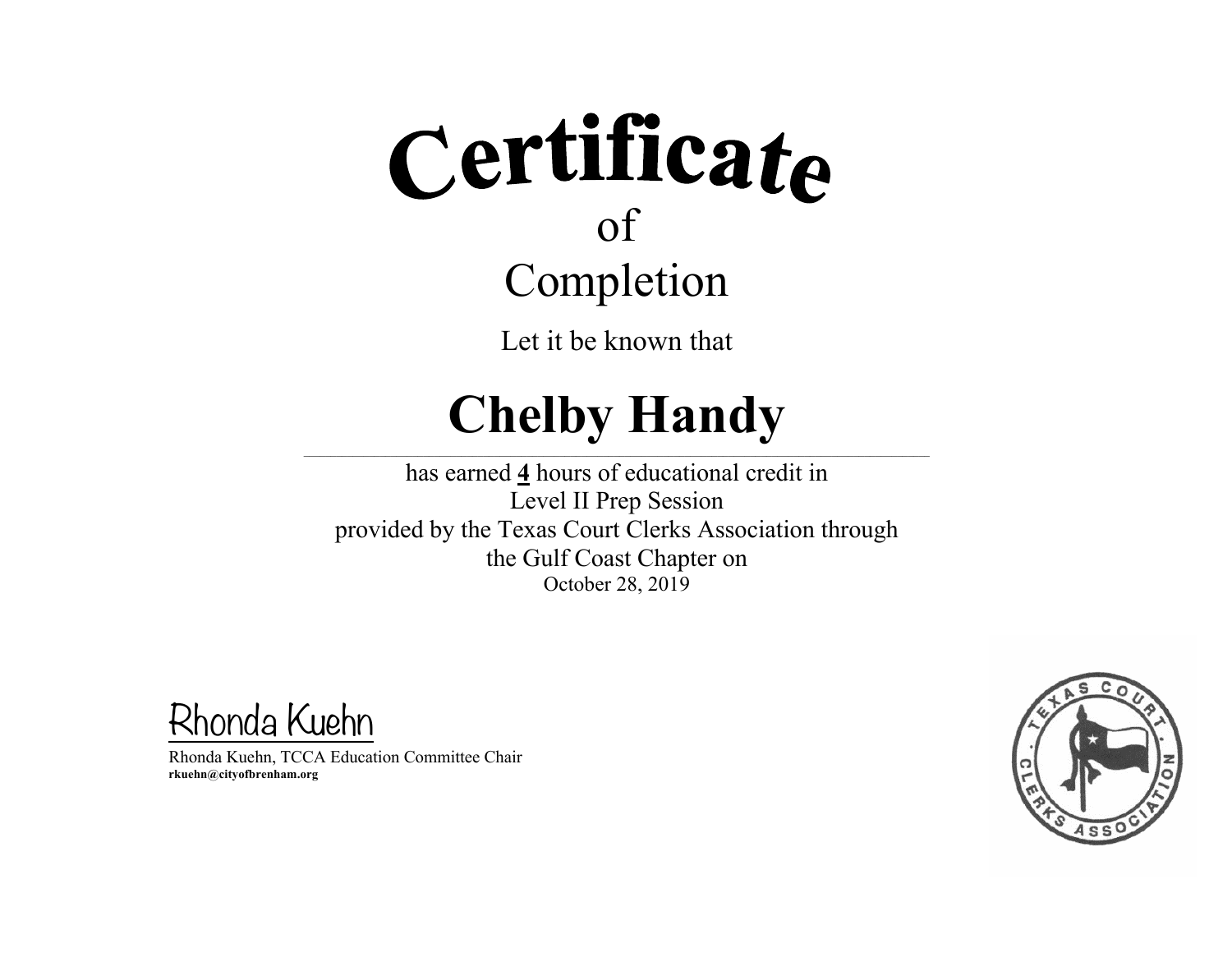Let it be known that

### **Guadalupe Juarez**

 $\mathcal{L} = \{ \mathcal{L} = \{ \mathcal{L} = \{ \mathcal{L} = \{ \mathcal{L} = \{ \mathcal{L} = \{ \mathcal{L} = \{ \mathcal{L} = \{ \mathcal{L} = \{ \mathcal{L} = \{ \mathcal{L} = \{ \mathcal{L} = \{ \mathcal{L} = \{ \mathcal{L} = \{ \mathcal{L} = \{ \mathcal{L} = \{ \mathcal{L} = \{ \mathcal{L} = \{ \mathcal{L} = \{ \mathcal{L} = \{ \mathcal{L} = \{ \mathcal{L} = \{ \mathcal{L} = \{ \mathcal{L} = \{ \mathcal{$ 

has earned **4** hours of educational credit in Level II Prep Session provided by the Texas Court Clerks Association through the Gulf Coast Chapter on October 28, 2019

Rhonda Kuehn

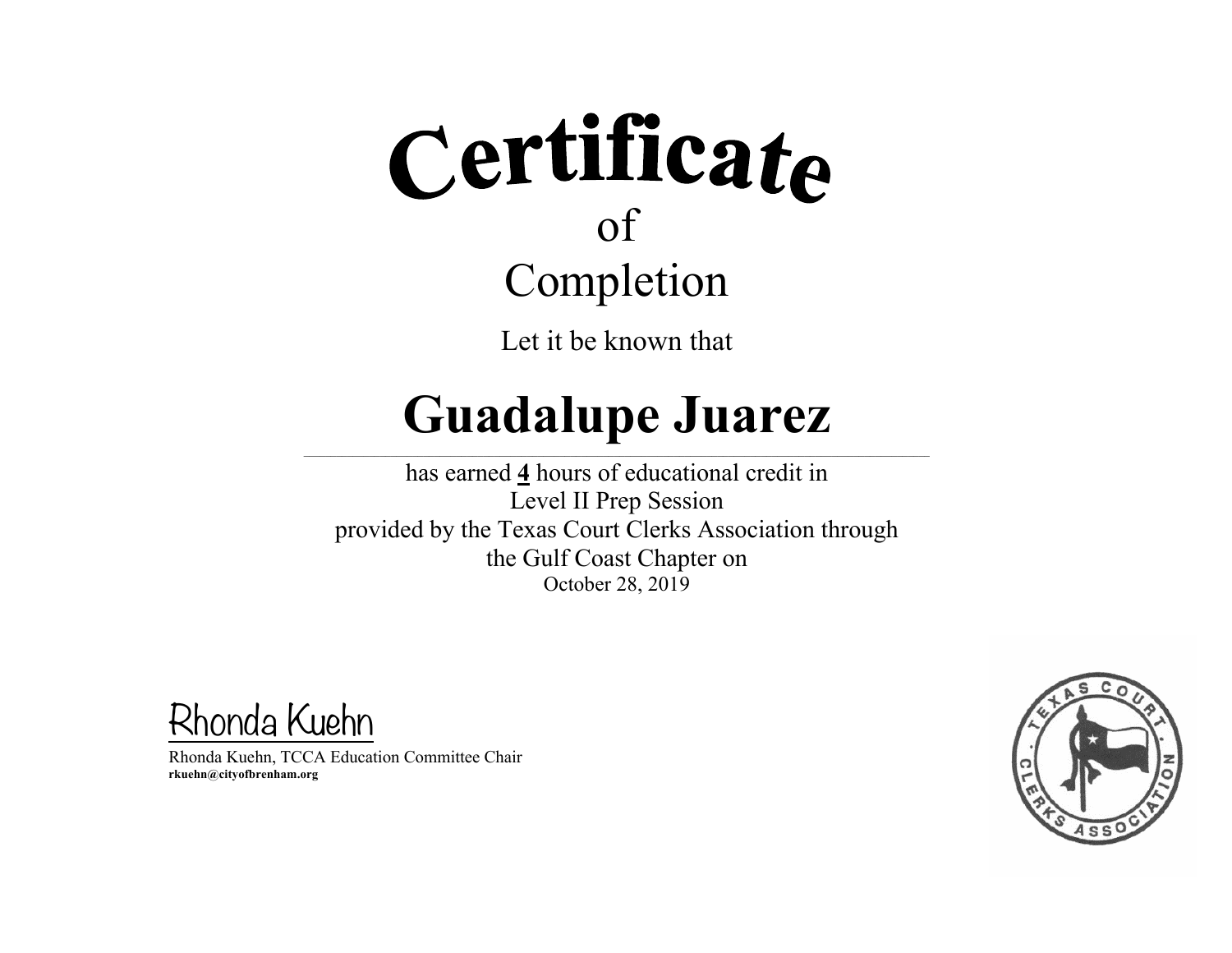Let it be known that

#### **Gladys Lopez**  $\mathcal{L} = \{ \mathcal{L} = \{ \mathcal{L} = \{ \mathcal{L} = \{ \mathcal{L} = \{ \mathcal{L} = \{ \mathcal{L} = \{ \mathcal{L} = \{ \mathcal{L} = \{ \mathcal{L} = \{ \mathcal{L} = \{ \mathcal{L} = \{ \mathcal{L} = \{ \mathcal{L} = \{ \mathcal{L} = \{ \mathcal{L} = \{ \mathcal{L} = \{ \mathcal{L} = \{ \mathcal{L} = \{ \mathcal{L} = \{ \mathcal{L} = \{ \mathcal{L} = \{ \mathcal{L} = \{ \mathcal{L} = \{ \mathcal{$

has earned **4** hours of educational credit in Level II Prep Session provided by the Texas Court Clerks Association through the Gulf Coast Chapter on October 28, 2019

Rhonda Kuehn

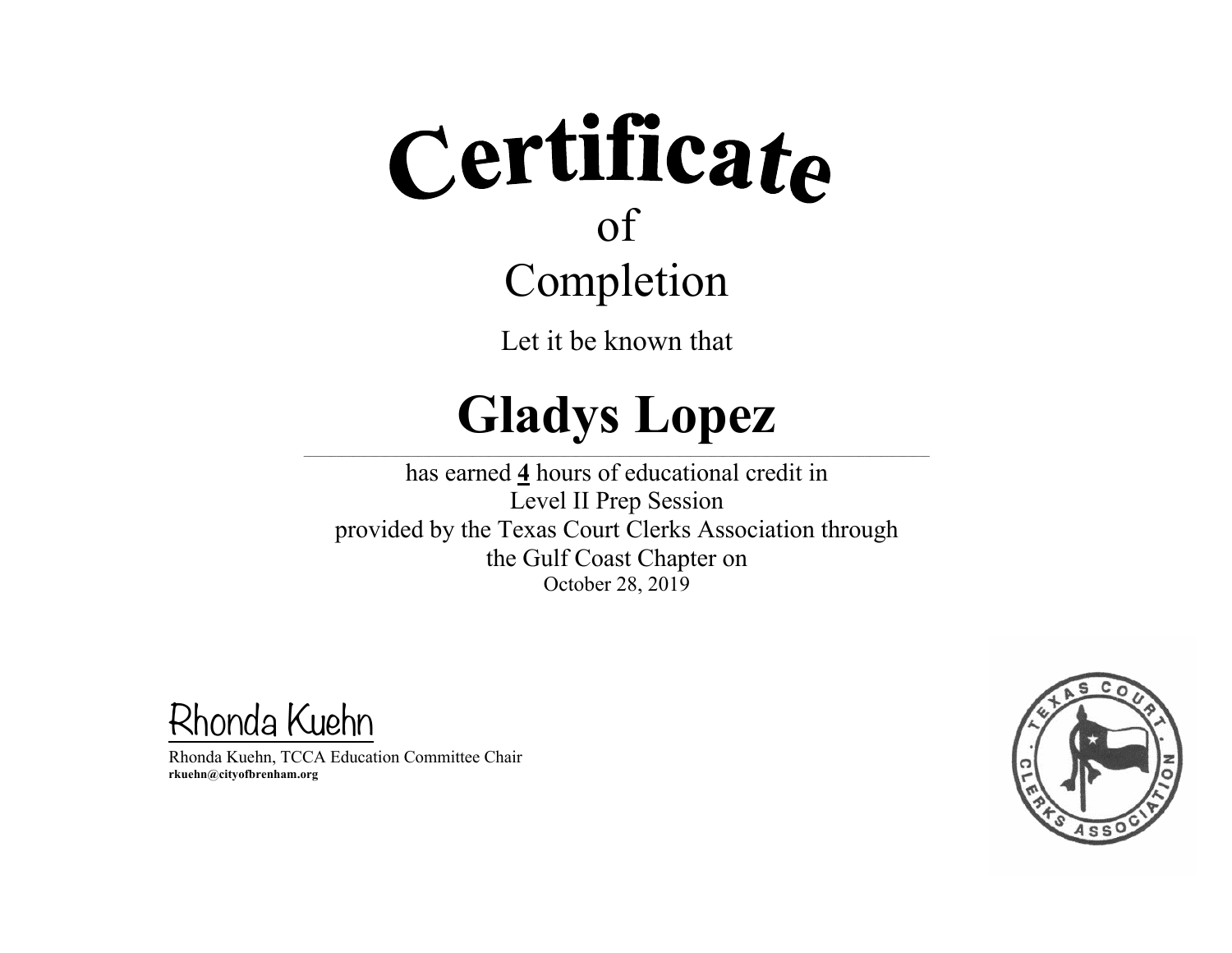Let it be known that

### **Emily Martinez**

 $\mathcal{L} = \{ \mathcal{L} = \{ \mathcal{L} = \{ \mathcal{L} = \{ \mathcal{L} = \{ \mathcal{L} = \{ \mathcal{L} = \{ \mathcal{L} = \{ \mathcal{L} = \{ \mathcal{L} = \{ \mathcal{L} = \{ \mathcal{L} = \{ \mathcal{L} = \{ \mathcal{L} = \{ \mathcal{L} = \{ \mathcal{L} = \{ \mathcal{L} = \{ \mathcal{L} = \{ \mathcal{L} = \{ \mathcal{L} = \{ \mathcal{L} = \{ \mathcal{L} = \{ \mathcal{L} = \{ \mathcal{L} = \{ \mathcal{$ 

has earned **4** hours of educational credit in Level II Prep Session provided by the Texas Court Clerks Association through the Gulf Coast Chapter on October 28, 2019

Rhonda Kuehn

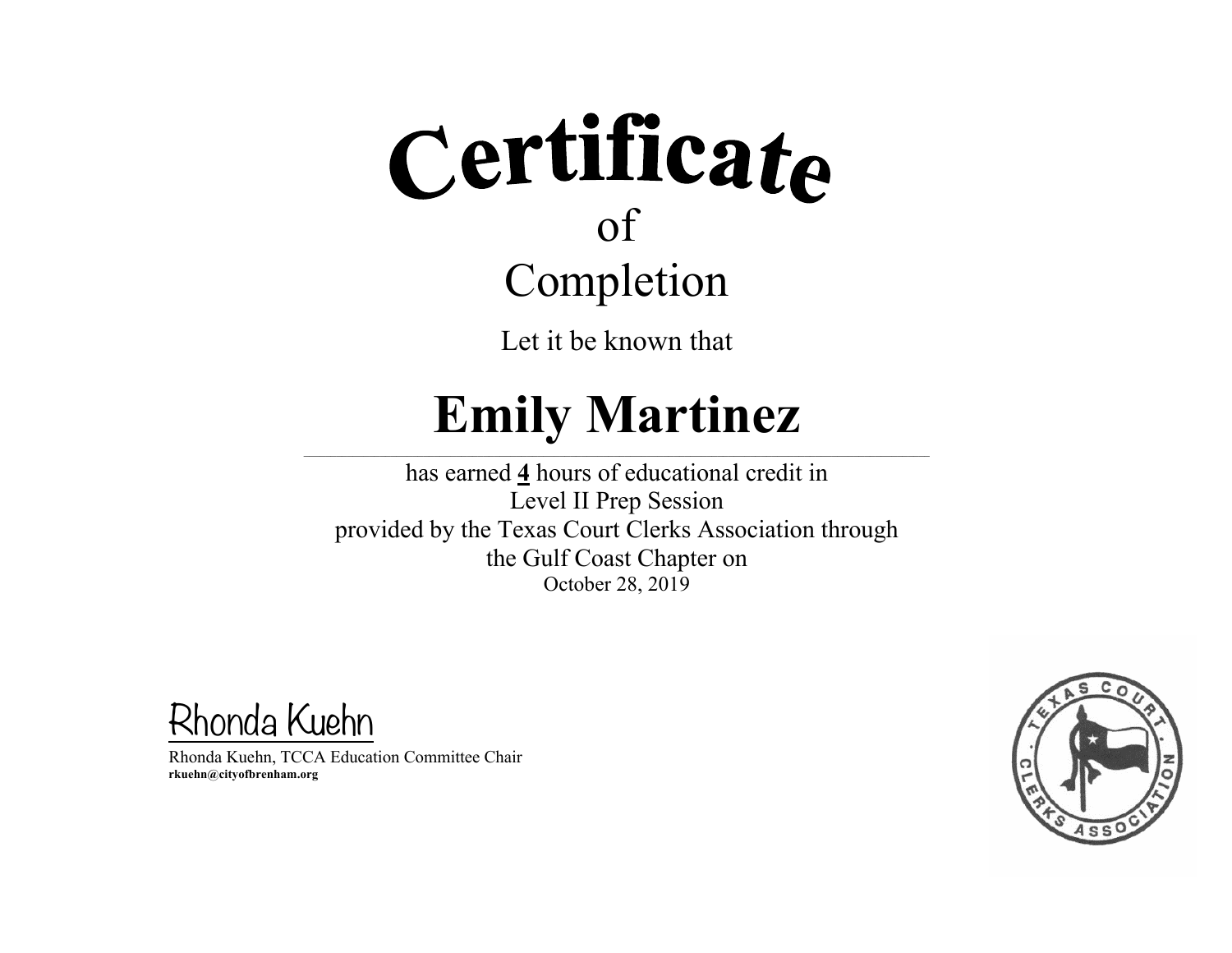Let it be known that

### **Dedra McGee**

 $\mathcal{L} = \{ \mathcal{L} = \{ \mathcal{L} = \{ \mathcal{L} = \{ \mathcal{L} = \{ \mathcal{L} = \{ \mathcal{L} = \{ \mathcal{L} = \{ \mathcal{L} = \{ \mathcal{L} = \{ \mathcal{L} = \{ \mathcal{L} = \{ \mathcal{L} = \{ \mathcal{L} = \{ \mathcal{L} = \{ \mathcal{L} = \{ \mathcal{L} = \{ \mathcal{L} = \{ \mathcal{L} = \{ \mathcal{L} = \{ \mathcal{L} = \{ \mathcal{L} = \{ \mathcal{L} = \{ \mathcal{L} = \{ \mathcal{$ 

has earned **4** hours of educational credit in Level II Prep Session provided by the Texas Court Clerks Association through the Gulf Coast Chapter on October 28, 2019

Rhonda Kuehn

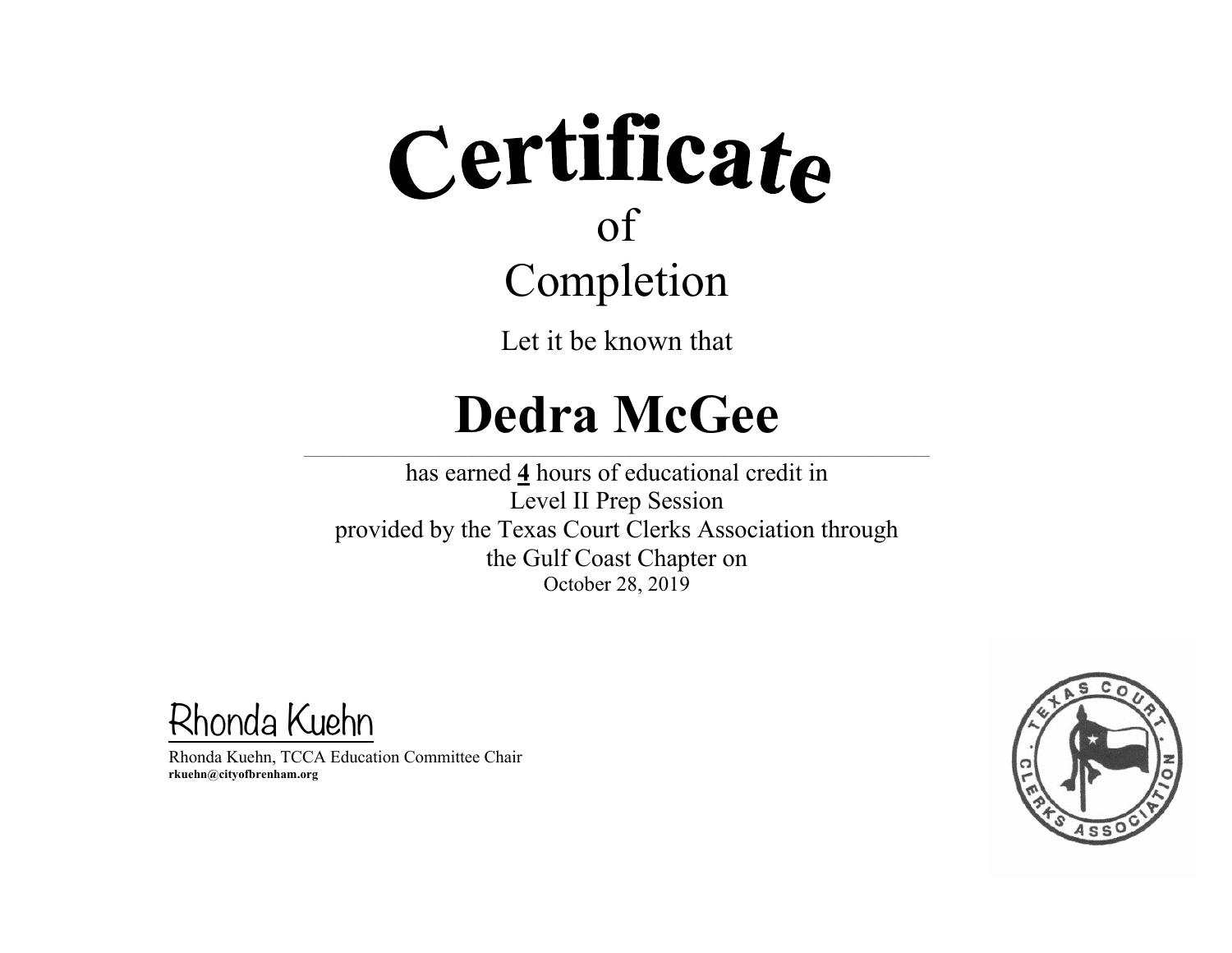Let it be known that

### **Kenneth Sam**

 $\mathcal{L}_\text{max}$ 

 $\mathcal{L}_\text{max}$  and the contract of the contract of the contract of the contract of the contract of the contract of the contract of the contract of the contract of the contract of the contract of the contract of the contrac

has earned **4** hours of educational credit in Level II Prep Session provided by the Texas Court Clerks Association through the Gulf Coast Chapter on October 28, 2019

Rhonda Kuehn

Rhonda Kuehn, TCCA Education Committee Chair **rkuehn@cityofbrenham.org**

 $\mathcal{L}_\text{max}$  and the contract of the contract of the contract of the contract of the contract of the contract of the contract of the contract of the contract of the contract of the contract of the contract of the contrac